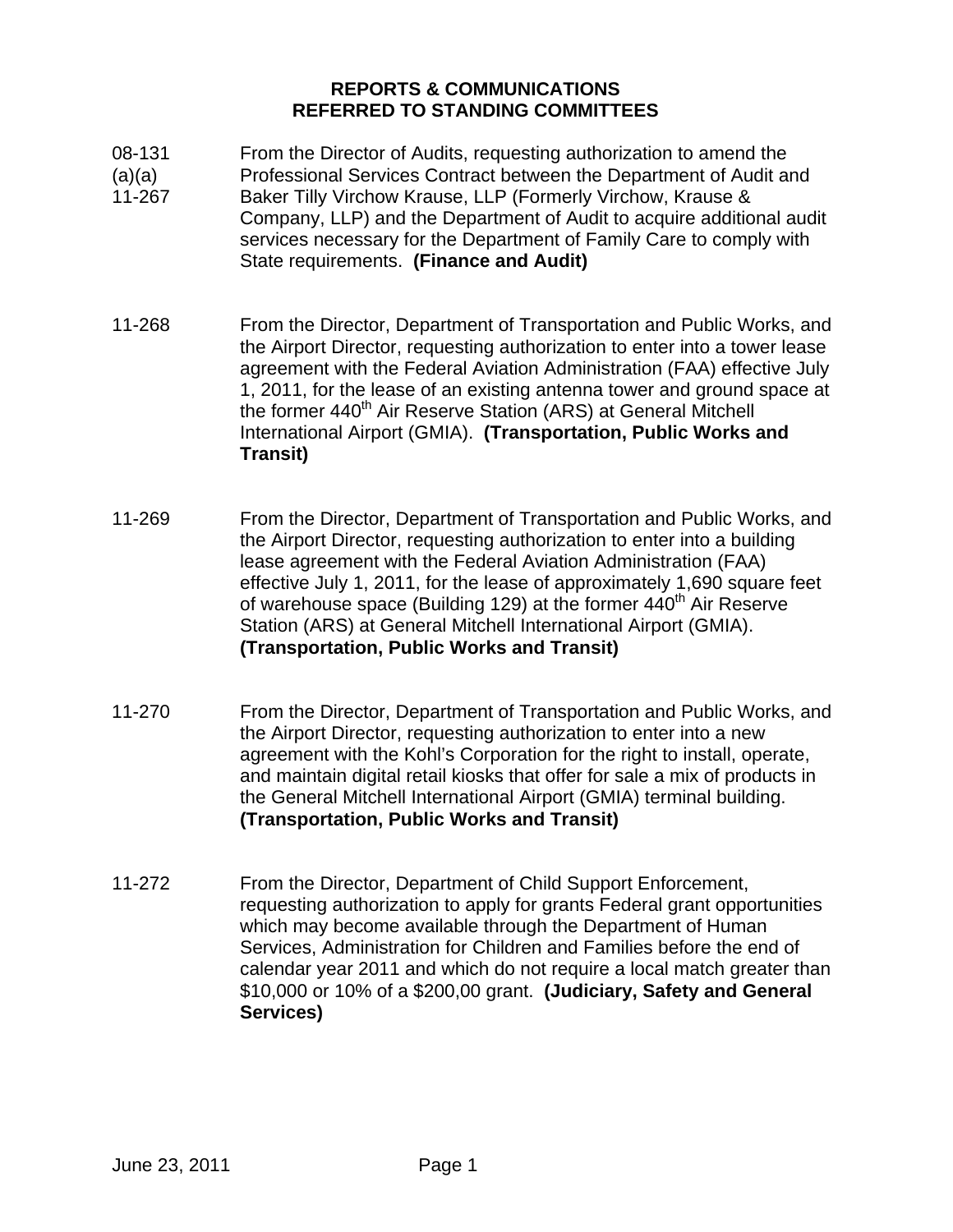- 11-273 From the Chief Judge, requesting authorization to accept \$100,000 in grant funds from the State Office of Justice Assistance in support of Universal Screening and to amend the existing Universal Screening professional services contract with Justice 2000, Inc. to a total not to exceed \$340,000. **(Judiciary, Safety, and General Services)**
- 11-276 From the Director of Economic Development, DTPW, requesting the release of a deed restriction and Licensing Agreement on a parcel known as "Area 10", located near Miller Park. (Presentation by Rocky Marcoux, Commissioner, Department of City Development) **(Economic and Community Development)**
- 10-440  $(a)(b)$ From the Interim Director, Department of Health and Human Services, requesting authorization to increase the 2011 Professional Services Contract with the University of Wisconsin-Milwaukee for the Behavioral
- 11-278 Health Division. (Health and Human Needs)
- 11-280 From the Interim Director, Department of Health and Human Services, requesting authorization to enter in a 2011 lease and options to extend for space for the Behavioral Health Division's Community Support Program (CSP). **(Health and Human Needs)**
- 11-284 From the County Executive, appointing Mr. Patrick Farley to the position of Director of the Department of Administrative Services. **(Finance and Audit)**
- 11-286 From the Director of Audits, requesting County Board approval to concur with three audit recommendations related to the Department of Health and Social Services' administration of the federal Home/Home Repair program**. (Finance and Audit)**
- 11-288 From the Director, Department of Parks, Recreation and Culture, requesting authorization to enter into a long-term agreement with the Philippine Cultural and Civic Center Foundation, Inc. for the lease of certain portions of the Zablocki Park Pavilion. **(Parks, Energy, Environment)**
- 11-289 From the Director, Department of Parks, Recreation and Culture, requesting authorization to submit one or more 2011 Stewardship Program grant applications. **(Parks, Energy, Environment)**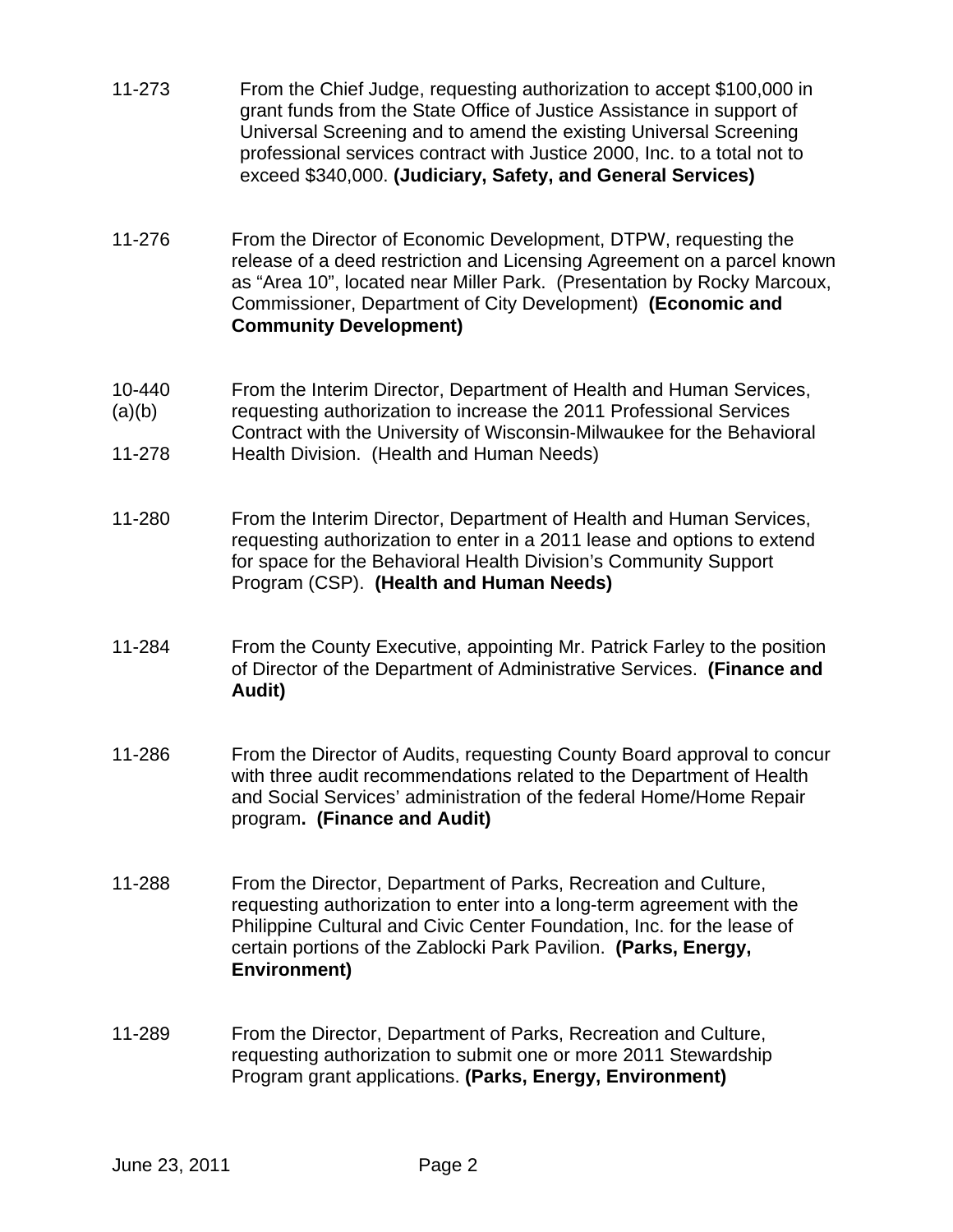- 11-290 From the Director, Department of Parks, Recreation and Culture, requesting authorization to submit one or more 2011 Recreational Trails Program grant applications. **(Parks, Energy and Environment)**
- 11-292 From the Interim Director, Labor Relations, requesting authorization to ratify the 2012 Memorandum of Agreement (MOA) between Milwaukee County and the Federation of Nurses and Health Professionals, Local 5001, AFT, AFL-CIO. **(Finance and Audit and Personnel, the Pension Study Commission, and the Pension Board)**
- 11-293 From the County Treasurer, a report requesting County Board support in opposing AB135 that would have a highly detrimental impact on county governments. **(Intergovernmental Relations)**
- 11-78 From the Interim Director, Department of Human Resources, requesting
- $(a)(a)$ authorization to extend the Temporary Assignment to a Higher
- 11-299 Classification (TAHC) for Sean Payne, who is currently serving in the position of IT Manager-Server, through September 2, 2011. **(Personnel)**
- 11-302 From the Director of Audits, submitting a Review of Wauwatosa School District's Reimbursement of Operating Costs Associated with Milwaukee County Department of Health and Human Services (DHHS) Schools for the 2009-2010 School Year. **(Finance and Audit)**
- 11-303 From the County Board Chairman, appointing Supervisor Johnny L. Thomas to the Milwaukee County Pension Study Commission for a term expiring April 30, 2013. Supervisor Thomas replaces former Supervisor Christopher Larson. **(Confirmation)**
- 11-304 From the Capital Finance Manager, requesting to apply bonds that were lapsed at the end of 2010 toward the 2011 debt service payments for the individual bond issues. **(Finance and Audit)**
- Claim 11-25 From Principal Corporation Counsel, recommending payment in an amount not to exceed **\$4,328.00** to Melissa Felix for discrimination claim against Milwaukee County. **(Judiciary, Safety and General Services)**